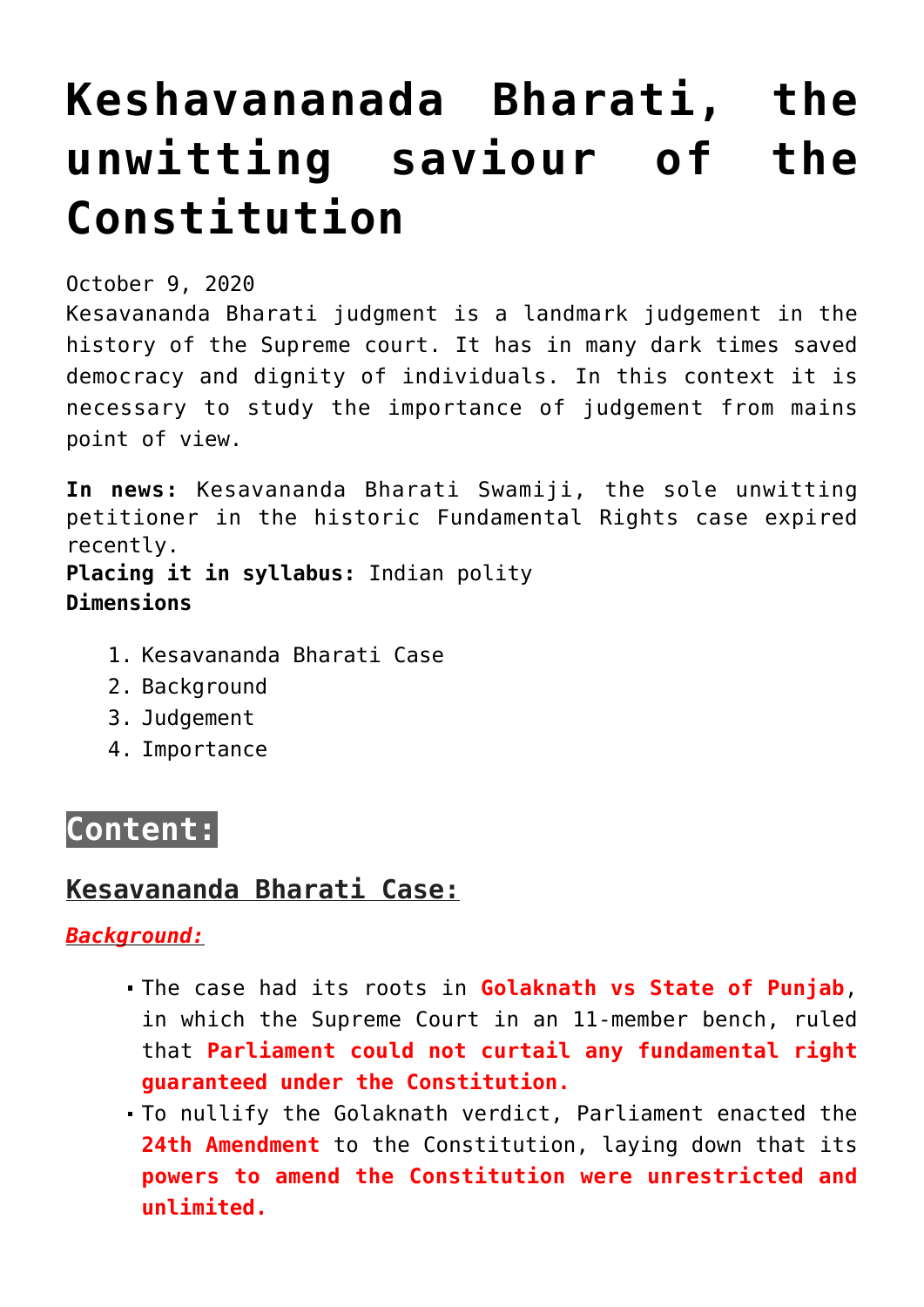- Two years after Golaknath, the government nationalised a big portion of the banking system but the compensation to existing shareholders was minimal.
- In the **Rustom Cooper vs Union of India (Bank Nationalisation case)** the Supreme Court struck down the compensation offered, while upholding the government's right to nationalisation.
- The **25th Amendment** made many changes in **Article 31** (dealing with compulsory acquisition of property) following the Bank Nationalisation case.
- The **26th Amendment** terminated the privileges and privy purses of the ex-rulers of the former princely states, which was aimed at getting over the Supreme Court's ruling in the privy purses case.
- Meanwhile, Kesavananda Bharati had moved the top court on 21 March 1970 against the **land reforms law passed by the Kerala government** with an objective to distribute land among landless farmers.
- He had contended that the land reforms law by the government was an **attempt to impose restrictions on the management of the mutt's property**, which was the only source of income for his ashram.
- The then **Senior advocate Nani Palkhivala, representing Swamiji** extended the ambit of the case and **challenged the series of constitutional amendments** introduced.

The law came to be known as the **"Kesavananda Bharati versus State of Kerala" case.** The case was **unique** in the sense that it was heard by a **bench of 13 judges** – the **largest formed in the Supreme Court** and was heard from October 1972 to March 1973. The judgment was a mammoth 703 pages and the case was won by **7:6 majority.**

#### *Judgment:*

The judgment introduced the **"Basic Structure" doctrine** which limited Parliament's power to make drastic amendments that may affect the **core values enshrined in**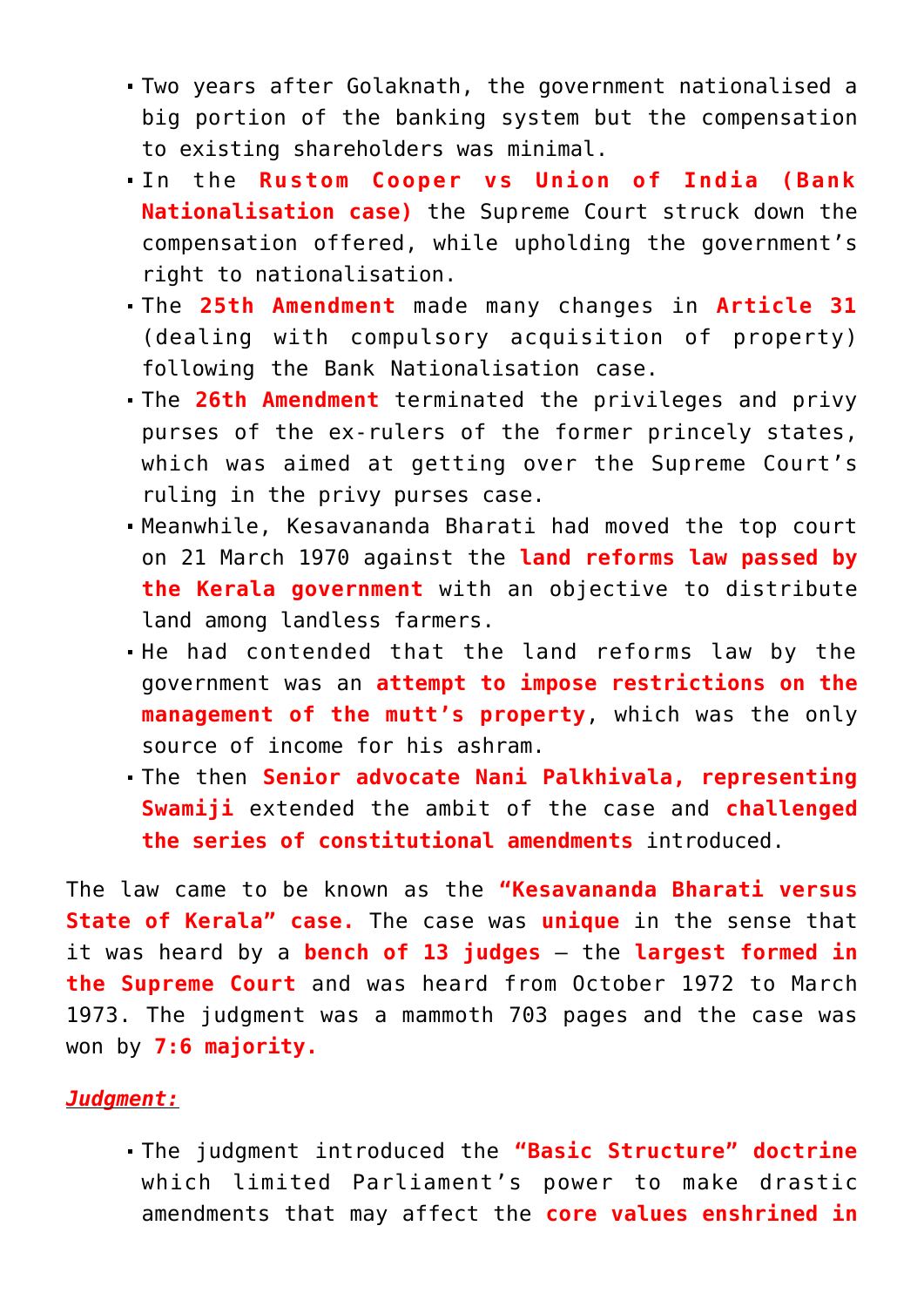**the Constitution** like secularism and federalism.

- It upheld that the **constitutional amendments should not alter the "basic structure" of the Constitution.**
- The verdict upheld the power of the **Supreme Court to judicially review laws of Parliament**.
- It evolved the **concept of separation of powers** among the three branches of governance – **legislative, executive and the judiciary.**
- The judgment also **refused to consider the right to property as a fundamental right** that was covered by the 'basic structure' doctrine.
- The aftermath of the judgment also saw the **supersession of three judges** of the Supreme Court – **J.M. Shelat, A.N. Grover and K.S. Hegde** for Chief Justiceship who were part of the majority verdict on the Bench.
- They resigned in protest amidst public furore.
- The **Emergency was proclaimed shortly after the judgment** was delivered on **April 24, 1973.**

#### *Importance:*

- The case is significant for its ruling that the Constitution can be amended but not the basic structure.
- The case resulted in the judiciary taking over the vacuum that has resulted from a divided dysfunctional Parliament and an executive that is often in office but not in power.
- The idea that **Parliament was a creature of the Constitution** and draws its powers from it is now wellestablished.
- The basic structure doctrine was further clarified in **Minerva Mills v. Union of India.** In July 1980, the Supreme Court declared **sections 4 and 55 of the 42nd amendment as unconstitutional**. It further endorsed and evolved the basic structure doctrine of the Constitution.

However, **critics** of the **doctrine have called it undemocratic**,